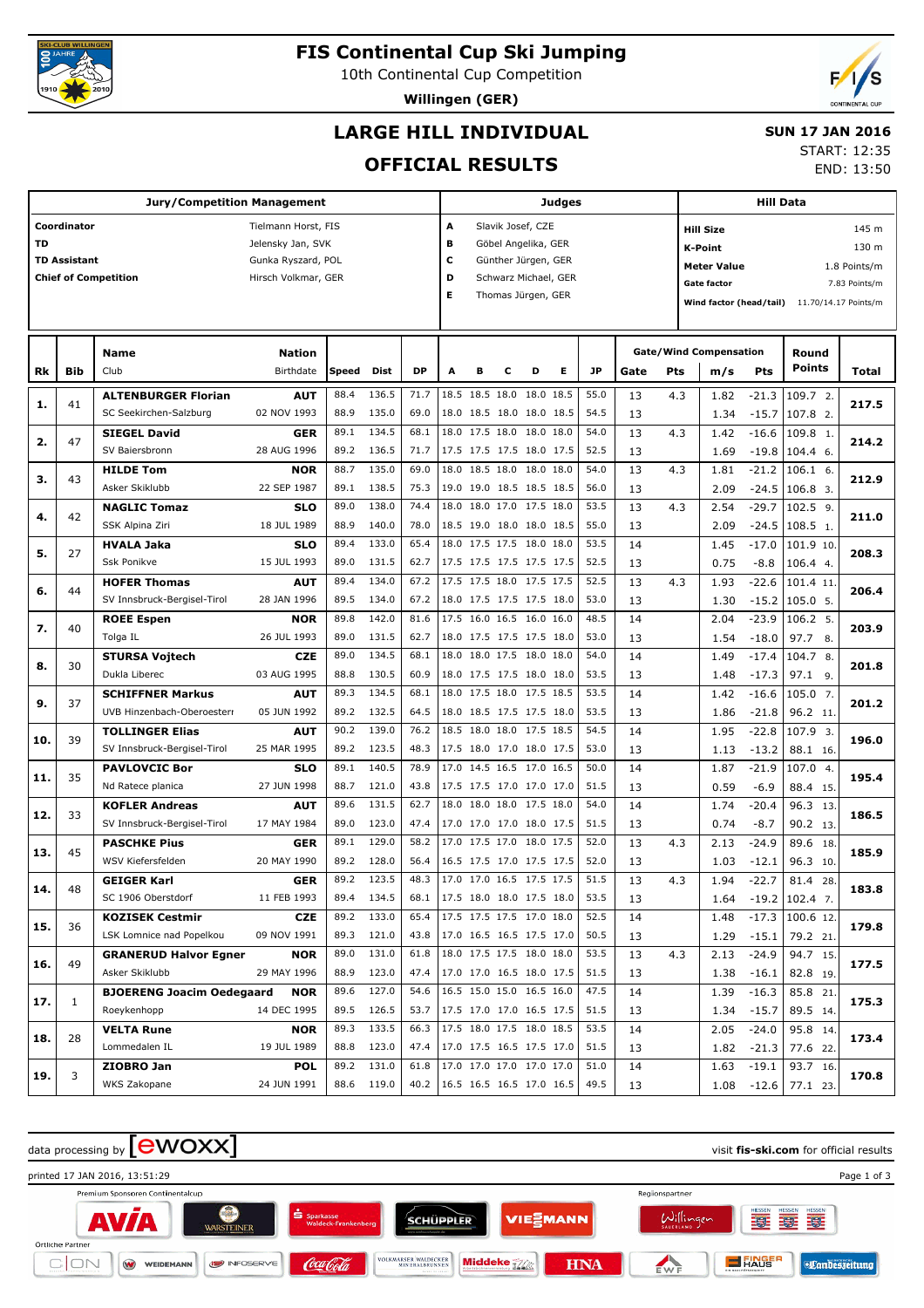

26

25

Einsiedeln

WSS Wisla

**SCHULER Andreas**

**ZNISZCZOL Aleksander**

**SUI** 30 DEC 1995

**POL** 08 MAR 1994

## **FIS Continental Cup Ski Jumping**

10th Continental Cup Competition

**Willingen (GER)**



## **LARGE HILL INDIVIDUAL**

#### **SUN 17 JAN 2016**

 1.62 1.24

 $1.57$ 1.28  $-19.0$ -14.5

 $-18.4$ 

 $83.4$  25.

 $-15.0$  55.7 30.

20.

 14 13

 14 13

89.0 118.5 39.3 16.5 17.0 16.0 17.0 17.0 50.5 13 1.24 -14.5 75.3 27.

89.4 126.5 53.7 17.0 17.0 17.0 17.5 17.5 51.5 14 1.57 -18.4 86.8

START: 12:35

### **OFFICIAL RESULTS**

|           |            |                             |               |       | UFFILIAL KESULIS |           |   |   |                          |   |   |           |      |     |                               |         |               | END: 13:50 |
|-----------|------------|-----------------------------|---------------|-------|------------------|-----------|---|---|--------------------------|---|---|-----------|------|-----|-------------------------------|---------|---------------|------------|
|           |            | <b>Name</b>                 | <b>Nation</b> |       |                  |           |   |   |                          |   |   |           |      |     | <b>Gate/Wind Compensation</b> |         | Round         |            |
| <b>Rk</b> | <b>Bib</b> | Club                        | Birthdate     | Speed | <b>Dist</b>      | <b>DP</b> | A | R | C                        | D | Е | <b>JP</b> | Gate | Pts | m/s                           | Pts     | <b>Points</b> | Total      |
|           |            | <b>KANTYKA Przemyslaw</b>   | <b>POL</b>    | 90.0  | 125.0            | 51.0      |   |   | 17.0 15.5 16.5 17.0 17.0 |   |   | 50.5      | 14   |     | 1.50                          | $-17.5$ | 84.0 23.      |            |
| 20.       | 21         | Lks Klimczok bystra         | 15 DEC 1996   | 89.6  | 123.5            | 48.3      |   |   | 17.0 16.5 17.0 16.5 17.0 |   |   | 50.5      | 13   |     | 1.14                          | $-13.3$ | 85.5 17.      | 169.5      |
| 21.       | 16         | <b>DAMJAN Jernej</b>        | <b>SLO</b>    | 88.9  | 123.0            | 47.4      |   |   | 17.5 17.0 17.0 16.5 17.5 |   |   | 51.5      | 14   |     | 1.89                          | $-22.1$ | 76.8 30.      | 168.9      |
|           |            | SSK Sam Ihan                | 28 MAY 1983   | 88.1  | 131.5            | 62.7      |   |   | 18.0 18.0 17.5 17.0 17.5 |   |   | 53.0      | 13   |     | 2.02                          | $-23.6$ | 92.1 12.      |            |
| 22.       | 50         | <b>BARTOL Tilen</b>         | <b>SLO</b>    | 88.2  | 121.0            | 43.8      |   |   | 17.0 17.5 16.5 17.5 17.5 |   |   | 52.0      | 13   | 4.3 | 1.40                          | $-16.4$ | 83.7 24.      | 168.1      |
|           |            | SSK Sam Ihan                | 17 APR 1997   | 88.7  | 123.0            | 47.4      |   |   | 17.0 16.5 16.5 17.5 17.0 |   |   | 50.5      | 13   |     | 1.15                          | $-13.5$ | 84.4 18.      |            |
| 23.       | 8          | <b>BIEGUN Krzysztof</b>     | <b>POL</b>    | 89.7  | 124.0            | 49.2      |   |   | 17.0 17.0 16.5 17.0 17.5 |   |   | 51.0      | 14   |     | 0.97                          | $-11.3$ | 88.9 19.      | 164.8      |
|           |            | SS-R LZS Sokol Szczyrk      | 21 MAY 1994   | 89.1  | 120.5            | 42.9      |   |   | 17.0 16.5 17.0 17.0 17.0 |   |   | 51.0      | 13   |     | 1.54                          | $-18.0$ | 75.9 26.      |            |
| 24.       | 23         | <b>KYTOESAHO Niko</b>       | <b>FIN</b>    | 89.1  | 120.0            | 42.0      |   |   | 16.5 16.0 16.5 17.0 17.5 |   |   | 50.0      | 14   |     | 1.03                          | $-12.1$ | 79.9 29.      | 162.2      |
|           |            | Ounasyaaran Hiihtoseura     | 18 DEC 1999   | 88.3  | 126.5            | 53.7      |   |   | 17.0 16.5 16.0 16.0 16.5 |   |   | 49.0      | 13   |     | 1.74                          | $-20.4$ | 82.3 20.      |            |
| 25.       | 34         | <b>FUCHS Tim</b>            | <b>GER</b>    | 89.4  | 130.0            | 60.0      |   |   | 17.5 17.0 17.5 17.5 18.0 |   |   | 52.5      | 14   |     | 1.72                          | $-20.1$ | 92.4 17.      | 161.4      |
|           |            | SC Degenfeld                | 03 AUG 1997   | 89.0  | 117.5            | 37.5      |   |   | 17.0 16.5 16.5 17.5 17.0 |   |   | 50.5      | 13   |     | 1.62                          | $-19.0$ | 69.0 29.      |            |
| 26.       | 4          | <b>JELAR Ziga</b>           | <b>SLO</b>    | 89.0  | 126.5            | 53.7      |   |   | 17.0 17.5 17.5 17.0 18.0 |   |   | 52.0      | 14   |     | 1.91                          | $-22.3$ | 83.4 25.      | 160.3      |
|           |            | Sk Triglav kranj            | 22 OCT 1997   | 88.4  | 122.5            | 46.5      |   |   | 17.0 17.5 16.5 17.0 17.0 |   |   | 51.0      | 13   |     | 1.76                          | $-20.6$ | 76.9 24.      |            |
| 27.       | 46         | <b>AIGNER Clemens</b>       | <b>AUT</b>    | 88.4  | 127.0            | 54.6      |   |   | 17.5 17.5 17.0 17.0 17.0 |   |   | 51.5      | 13   | 4.3 | 2.19                          | $-25.6$ | 84.8 22.      | 159.8      |
|           |            | SV Innsbruck-Bergisel-Tirol | 02 FEB 1993   | 88.6  | 118.5            | 39.3      |   |   | 16.5 16.5 16.5 17.0 16.5 |   |   | 49.5      | 13   |     | 1.18                          | $-13.8$ | 75.0 28.      |            |
| 28.       | 31         | <b>MIETUS Krzysztof</b>     | <b>POL</b>    | 89.5  | 121.5            | 44.7      |   |   | 17.0 17.0 16.5 17.0 17.5 |   |   | 51.0      | 14   |     | 1.08                          | $-12.6$ | 83.1 27.      | 159.5      |
|           |            | AZS Zakopane                | 08 MAR 1991   | 89.0  | 121.0            | 43.8      |   |   | 17.0 17.0 17.0 17.0 17.0 |   |   | 51.0      | 13   |     | 1.57                          | $-18.4$ | 76.4 25.      |            |

|     |    | Not qualified for final round                               |                           |      |            |      |                          |  |      |    |                 |      |
|-----|----|-------------------------------------------------------------|---------------------------|------|------------|------|--------------------------|--|------|----|-----------------|------|
| 31. | 32 | <b>HAMANN Martin</b><br>SG Nickelhuette Aue                 | <b>GER</b><br>10 APR 1997 | 89.5 | 121.0      | 43.8 | 16.5 16.5 16.5 17.0 17.0 |  | 50.0 | 14 | 1.46<br>$-17.1$ | 76.7 |
| 32. | 38 | <b>NEUMAYER Michael</b><br>SC 1906 Oberstdorf               | <b>GER</b><br>15 JAN 1979 | 89.8 | 123.0      | 47.4 | 16.5 16.5 16.5 17.0 17.0 |  | 50.0 | 14 | 1.97<br>$-23.0$ | 74.4 |
| 33. | 10 | <b>POLASEK Viktor</b><br>Sk Nove mesto na morave            | <b>CZE</b><br>18 JUL 1997 | 89.3 | 118.0      | 38.4 | 16.5 16.0 16.5 17.0 16.5 |  | 49.5 | 14 | 1.46<br>$-17.1$ | 70.8 |
| 34. | 12 | <b>ROMASHOV Alexey</b><br>Saint-Petersburg KOR1             | <b>RUS</b><br>29 APR 1992 | 88.5 | 112.5      | 28.5 | 16.5 16.5 16.0 17.0 16.5 |  | 49.5 | 14 | 0.80<br>$-9.4$  | 68.6 |
| 35. | 18 | <b>RHOADS William</b><br><b>UOP Sports Clubs</b>            | <b>USA</b><br>08 JUN 1995 | 89.3 | 113.5      | 30.3 | 16.5 16.5 16.0 17.0 16.5 |  | 49.5 | 14 | 1.26<br>$-14.7$ | 65.1 |
| 36. | 11 | <b>PODZORSKI Lukasz</b><br>WSS Wisla                        | POL<br>25 JAN 1996        |      | 89.1 111.5 | 26.7 | 16.0 15.5 16.0 16.5 16.5 |  | 48.5 | 14 | 0.90<br>$-10.5$ | 64.7 |
| 37. | 24 | <b>ALAMOMMO Andreas</b><br>Ounasyaaran Hiihtoseura          | <b>FIN</b><br>23 DEC 1998 | 89.3 | 108.5      | 21.3 | 16.5 14.5 16.0 15.5 16.5 |  | 48.0 | 14 | 1.10<br>$-12.9$ | 56.4 |
| 38. | 13 | <b>KOREK Dusty</b><br>Altius Nordic ski club                | <b>CAN</b><br>19 APR 1995 | 88.8 | 105.5      | 15.9 | 16.0 15.5 15.5 16.5 16.0 |  | 47.5 | 14 | 0.92<br>$-10.8$ | 52.6 |
| 39. | 19 | <b>KANG Chil-ku</b><br>High1 Resort                         | <b>KOR</b><br>08 AUG 1984 | 89.1 | 111.0      | 25.8 | 15.0 15.0 15.0 15.5 16.5 |  | 45.5 | 14 | 1.64<br>$-19.2$ | 52.1 |
| 40. | 14 | <b>VARESCO Daniele</b><br>G.S. FIAMME ORO MOENA             | <b>ITA</b><br>25 JUL 1995 | 89.5 | 112.0      | 27.6 | 15.5 16.5 15.0 15.5 15.5 |  | 46.5 | 14 | 1.90<br>$-22.2$ | 51.9 |
| 41. | 22 | <b>TROFIMOV Roman Sergeevich</b><br>Sdushor CSP N. Novgorod | <b>RUS</b><br>19 NOV 1989 | 88.5 | 108.5      | 21.3 | 16.0 14.0 15.5 15.5 16.0 |  | 47.0 | 14 | 1.44<br>$-16.8$ | 51.5 |

89.1 125.5 51.9 17.0 17.0 16.5 16.5 17.0 50.5

**29. 158.7**

88.7 109.0 22.2 16.0 15.5 16.0 16.5 16.5 48.5 55.7 30. **30. 142.5**